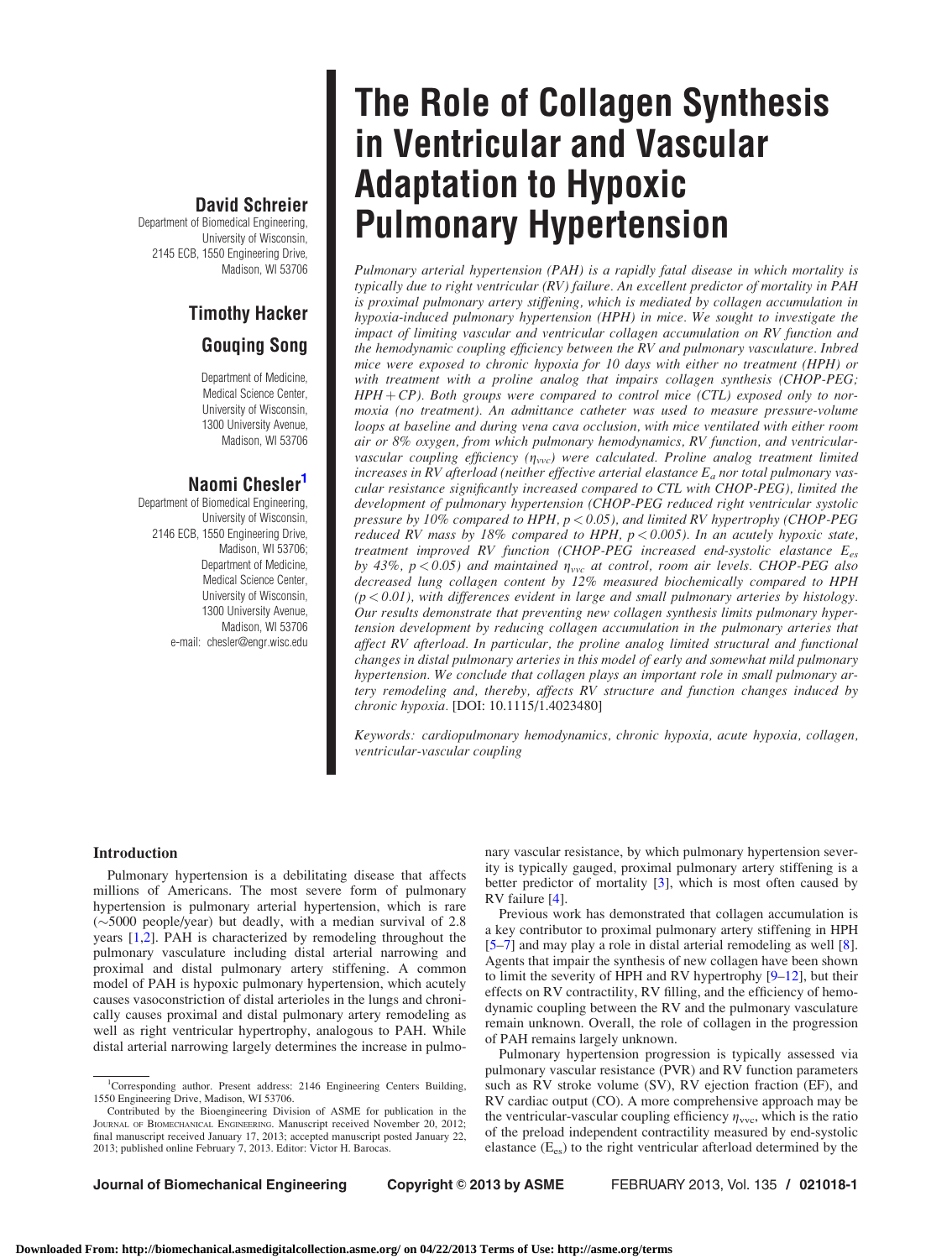effective arterial elastance  $(E_a)$  [\[13,14](#page-5-0)]. Both  $E_{es}$  and  $E_a$  can be measured directly from simultaneous pressure-volume curves obtained at baseline and during a brief vena cava occlusion [[15\]](#page-5-0). Previous research by our group has demonstrated that  $\eta_{\text{vvc}}$  can be reliably measured in mice using admittance catheter technology [[16](#page-5-0)].

Here, we sought to investigate the role of collagen in ventricular and vascular changes in response to HPH. Our goal was to determine if a proline analog, which inhibits new collagen synthesis, could preserve ventricular and vascular function as well as  $\eta_{\text{vvc}}$  during HPH progression. We hypothesized that preventing new collagen synthesis would limit pulmonary hypertension, prevent RV hypertrophy, and preserve  $\eta_{\text{vvc}}$ . To test our hypotheses, we measured  $E_{es}$ ,  $E_a$ , and other hemodynamic parameters in mice exposed to chronic hypoxia, ventilated with either room air or acute hypoxia (8% oxygen) as well as mice treated with or without a proline analog and control mice exposed only to normoxia (no treatment).

#### Methods

Materials. Male C57BL6/J mice, 12–13 weeks old, with a body weight of  $25.0 \pm 0.4$  g, were obtained from Jackson Laboratory (Bar Harbor, ME). Two groups of mice were exposed to 10 days of chronic, normobaric hypoxia (10% oxygen) created in an environmentally controlled chamber in which nitrogen was mixed with room air. Oxygen levels were measured with a sensor in the chamber (Servoflo, Lexington, MA) that controlled a relay valve on the nitrogen gas inflow line via a custom-built closed loop control system. Of these two groups, one was treated with the proline analog cis–hydroxy-L-proline poly (ethylene glycol)-lysine (CHOP-PEG), which interferes with new collagen synthesis via an osmotic pump  $(HPH + CP, n = 10)$  while the other was untreated (HPH,  $n = 13$ ). A third group was neither exposed to hypoxia nor treated with CHOP-PEG (CTL,  $n = 10$ ). Both the CTL and HPH groups underwent sham surgery of the osmotic pump insertion. The hypoxia chamber was opened for 10–20 min three times per week to clean cages and replenish food and water. Control mice were housed in room air. All mice were exposed to a 12 h light-dark cycle. The University of Wisconsin Institutional Animal Care and Use Committee approved all procedures.

Anesthesia, Ventilation and Ventricular Exposure. Mice were anesthetized with an intraperitoneal injection of urethane solution (1000 mg/kg body weight, intraperitoneally), intubated, and placed on a ventilator (Harvard Apparatus, Holliston, MA) using a tidal volume of  $\sim$ 225  $\mu$ l and respiratory rate of  $\sim$ 125 breaths/min. They were then placed supine on a heated pad to maintain body temperature at 38  $\degree$ C to 39  $\degree$ C. A ventral midline skin incision was made from the lower mandible inferior to the xiphoid process. The thoracic cavity was entered through the sternum. The chest wall and lungs were carefully retracted to expose the right ventricle. Hydroxyethyl starch  $(\sim 24 \,\mu g)$  (6%; 2 mg/g body weight) was injected intravenously to restore vascular volumes as previously reported [\[3,4\]](#page-5-0).

Instrumentation and Hemodynamic Measurements. The left carotid artery was cannulated with a 1.2 F catheter tipped pressure transducer (Scisense, London, Ontario, Canada) and advanced into the ascending aorta to measure systemic blood pressure. Subsequently, the apex of the RV was localized and a 1.2 F admittance pressure-volume catheter (Scisense) was introduced using a 20 gauge needle, leaving the pericardium intact. After instrumentation was established and initial RV pressure-volume measurements were obtained, the inferior vena cava was isolated and briefly occluded to obtain alterations in venous return for determination of end-systolic and end-diastolic pressure relations. This vena cava occlusion (VCO) was limited to a few seconds in duration to avoid reflex responses. VCO was performed at least three times. Measurements were obtained under normoxic ventilation conditions initially and, subsequently, under acutely hypoxic ventilation conditions (8%  $O_2$ ) after 5 min of exposure. One underweight (17 g) CTL mouse died unexpectedly during acute hypoxia; no data from this mouse are presented herein.

The magnitude and phase of the electrical admittance as well as the RV pressure were continuously recorded at 1000 Hz and analyzed on commercially available software (Notocord Systems, Croissy Sur Seine, France). Except for the measurements obtained under acutely hypoxic conditions, these methods are identical to those previously established by our group [[16\]](#page-5-0).

Blood Gas and Hematocrit Measurements. To ensure our acute low oxygen ventilation condition resulted in hypoxemia, we tested blood oxygen saturation in additional CTL mice  $(n = 4)$ . Prior to euthanasia, a sample of arterial blood was taken and oxygen levels were measured with an I-STAT portable analyzer and  $CG4 + cartridge.$  After euthanasia, another blood sample was taken for measurement of hematocrit (via centrifugation).

Heart and Lung Morphometry and Histology. After euthanasia, for all CTL, HPH, and HPH  $+$  CP mice (used for either hemodynamic or blood gas measurements), the heart and lungs were harvested and a blood sample was taken for hematocrit measurement. The RV free wall and left ventricular (LV) free wall plus septum (S) were weighed to calculate the Fulton index, a measure of RV hypertrophy. Then portions of the RV, the left extralobar pulmonary artery (LPA), and the whole right lung (RL) were frozen for analysis of collagen content with a hydroxyproline (OHP) assay as described previously [\[6\]](#page-5-0). Portions of the RV and the right extralobar pulmonary artery (RPA) were fixed in formalin (without prior pressurization) for histology. In particular, the tissue was embedded in paraffin, cross-sectioned, and stained with picosirius red for collagen.

In addition, in a separate group of mice (CTL, HPH, and  $HPH + CP$ ; n = 3 each), whole lungs were excised for histology. Fixation was performed via formalin perfused through the trachea for 20 min at an approximate pressure of 18 mm Hg. Lungs were stored in formalin for 48 h and then transferred to 70% ethanol for sectioning and staining with picosirius red.

Hemodynamic Data Analysis. The pressure and volume signals were visually checked for quality and recorded for later analysis. At least ten consecutive cardiac cycles free of extra systolic beats were selected and used for the analysis. Standard hemodynamic variables including heart rate (HR), RV peak systolic pressure (RVSP), and RV end-diastolic pressure (RVEDP), total PVR (TPVR, estimated as RVSP/CO), and RV function parameters such as SV, EF, CO, chamber compliance, and Ea (SV/PP) were calculated. RV contractile function was quantified in three ways: as the slope of the ESPVR  $(E_{es})$  (Fig. 1), preloadrecruitable stroke work (PRSW), and dP/dt<sub>max</sub>. Finally,  $\eta_{\text{vvc}}$  was calculated as  $E_{es}/E_a$  [\[16](#page-5-0)].



Fig. 1 Pressure-volume loops obtained in a representative (CTL) mouse right ventricle during vena cava occlusion. E<sub>es</sub> is obtained graphically as shown during VCO in the right panel.

### 021018-2 / Vol. 135, FEBRUARY 2013 **Transactions of the ASME**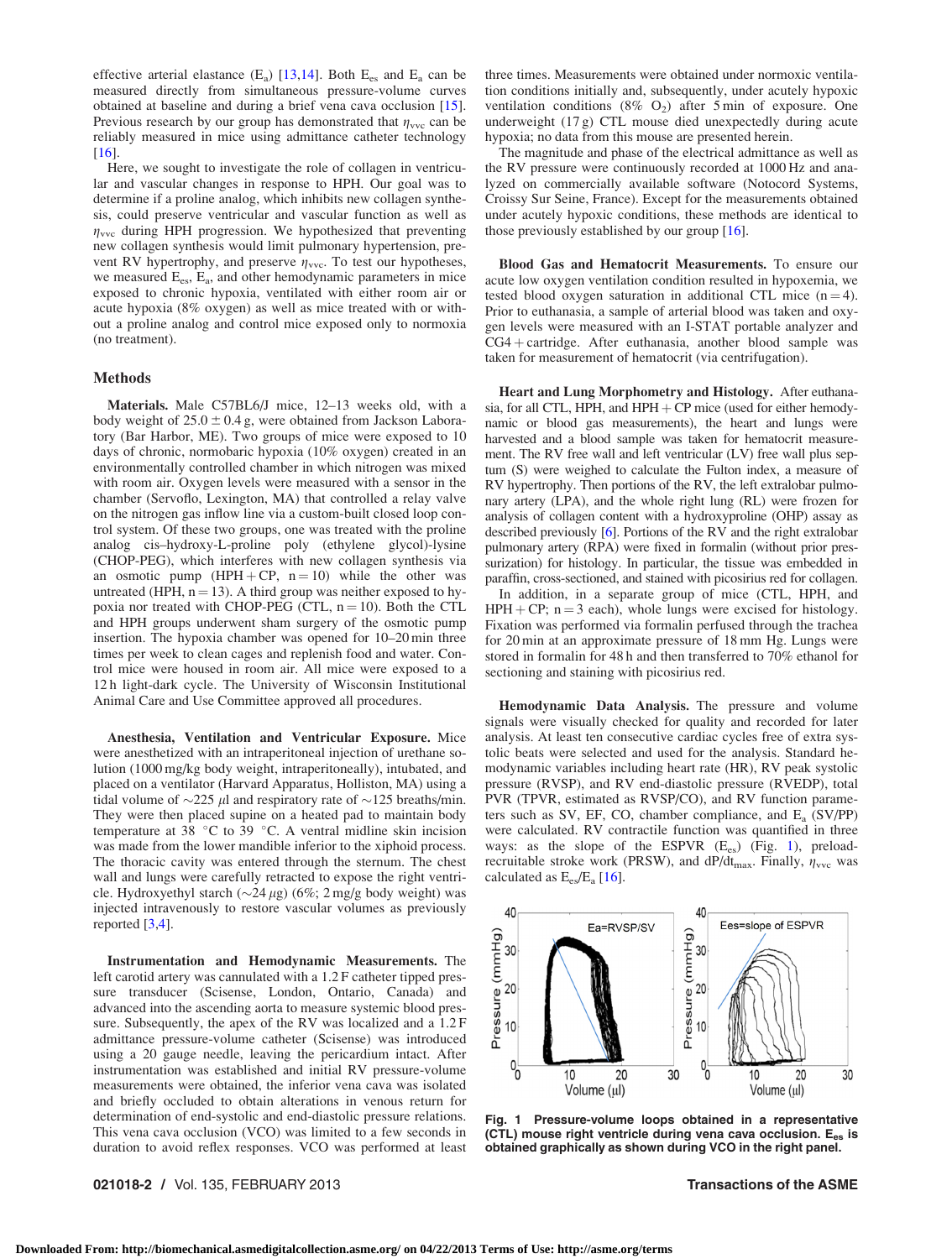Statistical Analysis. Statistical analysis was performed using a one-way ANOVA for condition (CTL versus HPH versus  $HPH + CP$ ) or generalized least squares with multiple comparisons for condition and ventilation (room air versus acute hypoxia). All values are given as mean  $\pm$ SE.

#### Results

Morphometric and Tissue Effects of Chronic Hypoxia. The average body weights of the CTL and HPH were similar to one another while the  $HPH + CP$  group weighed less on average (Table 1). The Fulton index  $(RV/LV + S)$  increased with HPH and the CHOP-PEG treatment limited this increase (Table 1).

Collagen content in the RV as measured by the hydroxyproline assay increased with chronic hypoxia, and CHOP-PEG treatment limited this increase, although not significantly either as a relative amount (per mg tissue) or total amount (per RV) (Table 1). In contrast, increases in pulmonary artery collagen content with chronic hypoxia were almost entirely prevented by CHOP-PEG treatment, as evidenced by both biochemical and histological assays. In particular, total right lung collagen content measured by the hydroxyproline assay increased with chronic hypoxia, and CHOP-PEG treatment returned collagen content to control levels (Fig. 2). Furthermore, histology showed that RPA wall thickening and accumulation of collagen with chronic hypoxia was prevented by the CHOP-PEG treatment (Figs.  $3(a)-3(c)$ ), and similar changes could be observed in distal pulmonary arteries, which can be differentiated from pulmonary veins by their close proximity to airways (Figs.  $3(d)$ –3(f)). Some accumulation of collagen around large airways with HPH was also evident, which was prevented by CHOP-PEG. Hematocrit increased with chronic hypoxia as expected; CHOP-PEG did not alter hematocrit (Table 1).

Hemodynamic Effects of Chronic Hypoxia. RVSP increased with chronic hypoxia as expected, and CHOP-PEG treatment limited this increase (Fig. [4\)](#page-3-0). No differences in CO, SV, or EF between groups were found with room air ventilation. Acutely hypoxic ventilation did not change CO or SV in any group (Table [2\)](#page-3-0). However, with acute hypoxia, both untreated groups had severely compromised EF, while the CHOP-PEG group maintained normal values (Table [2](#page-3-0)). With room air ventilation, no significant differences in the heart rate between groups were evident. Acute hypoxia tended to decrease the heart rate in all groups but not significantly. Systemic arterial pressures were not different between groups (Table [2](#page-3-0)).

RV function quantified by dP/dtmax and preload recruitable stroke work increased with HPH in mice ventilated with room air, and CHOP-PEG had no effect on these changes. Acute hypoxia ventilation did not significantly alter dP/dt<sub>max</sub> or PRSW in any of the three groups. RV contractility measured by  $E_{es}$  increased with HPH and  $HPH + CP$  in both ventilation conditions; during acutely hypoxic ventilation, the increase in the  $HPH + CP$  group was both significant and dramatic (Fig.  $5(a)$  $5(a)$ ).

Similar to pulmonary vascular structure, pulmonary vascular function was affected by CHOP-PEG treatment. In particular, Ea



Fig. 2 Hydroxyproline content of right lungs from CTL, HPH, and HPH  $+$  CP groups.  $*P$  < 0.05 versus HPH



Fig. 3 Representative histology images of picosirius red stain for collagen in  $(a)-(c)$  RPA for CTL  $(a)$ , HPH  $(b)$ , HPH + CP  $(c)$ ;  $(d)$ – $(f)$  lung for CTL  $(d)$ , HPH  $(e)$ , HPH + CP  $(f)$ ; and  $(g)$ – $(f)$  RV for CTL  $(g)$ , HPH  $(h)$ , HPH + CP  $(h)$ . Black arrows indicate pulmonary arteries in close proximity to large airways, and white arrow indicates a pulmonary vein surrounded by alveoli. Note, only the black arrow in panel (e) demonstrates significant collagen accumulation. Scale bar is 0.1 mm for all images.

(Fig.  $5(b)$  $5(b)$ ) and TPVR (Table [2](#page-3-0)) increased with HPH, and CHOP-PEG treatment prevented these increases. Under the stress of acute hypoxia, all groups had significantly increased  $E_a$  and TPVR, and CHOP-PEG treatment limited these additional increases.

| Table 1 Body weight, Fulton index, RV collagen content, and hematocrit for CTL, HPH, and HPH + CP mice |  |  |  |  |  |  |  |  |  |
|--------------------------------------------------------------------------------------------------------|--|--|--|--|--|--|--|--|--|
|--------------------------------------------------------------------------------------------------------|--|--|--|--|--|--|--|--|--|

|                                                                                                                                    | <b>CTL</b>                                                                                       | <b>HPH</b>                                                                                                                   | $HPH + CP$                                                                                                                     |
|------------------------------------------------------------------------------------------------------------------------------------|--------------------------------------------------------------------------------------------------|------------------------------------------------------------------------------------------------------------------------------|--------------------------------------------------------------------------------------------------------------------------------|
| BW(g)<br>Fulton index $(RV/LV + S)$<br>Relative RV OHP $(\mu g/mg)$ tissue)<br>Total RV OHP $(\mu g$ /heart)<br>Hematocrit $(\% )$ | $26.8 \pm 0.7$<br>$0.26 \pm 0.01$<br>$2.40 \pm 0.50$ (n = 8)<br>$53 \pm 4$ (n = 8)<br>$40 \pm 1$ | $25.5 \pm 0.4$<br>$0.40 \pm 0.02^{\rm b}$<br>$3.59 \pm 0.37^{\rm b}$ (n = 5)<br>$120 \pm 16^{\rm b}$ (n = 5)<br>$69 \pm 3^b$ | $23.3 \pm 0.6^{a,b}$<br>$0.35 \pm 0.01^{a,b}$<br>$3.30 \pm 0.20^{\rm b}$ (n = 7)<br>$92 \pm 7^{\rm b}$ (n = 7)<br>$71 + 3^{b}$ |

Note: Values are means  $\pm$  SE; n = 9 for CTL, n = 13 for HPH and n = 10 for HPH + CP. BW, body weight; RV, right ventricular; LV, left ventricular; S, septum.

 ${}^{a}P < 0.05$  versus CTL;<br> ${}^{b}P < 0.05$  versus HDH  $\rm{^{b}P}$  < 0.05 versus HPH.

#### Journal of Biomechanical Engineering FEBRUARY 2013, Vol. 135 / 021018-3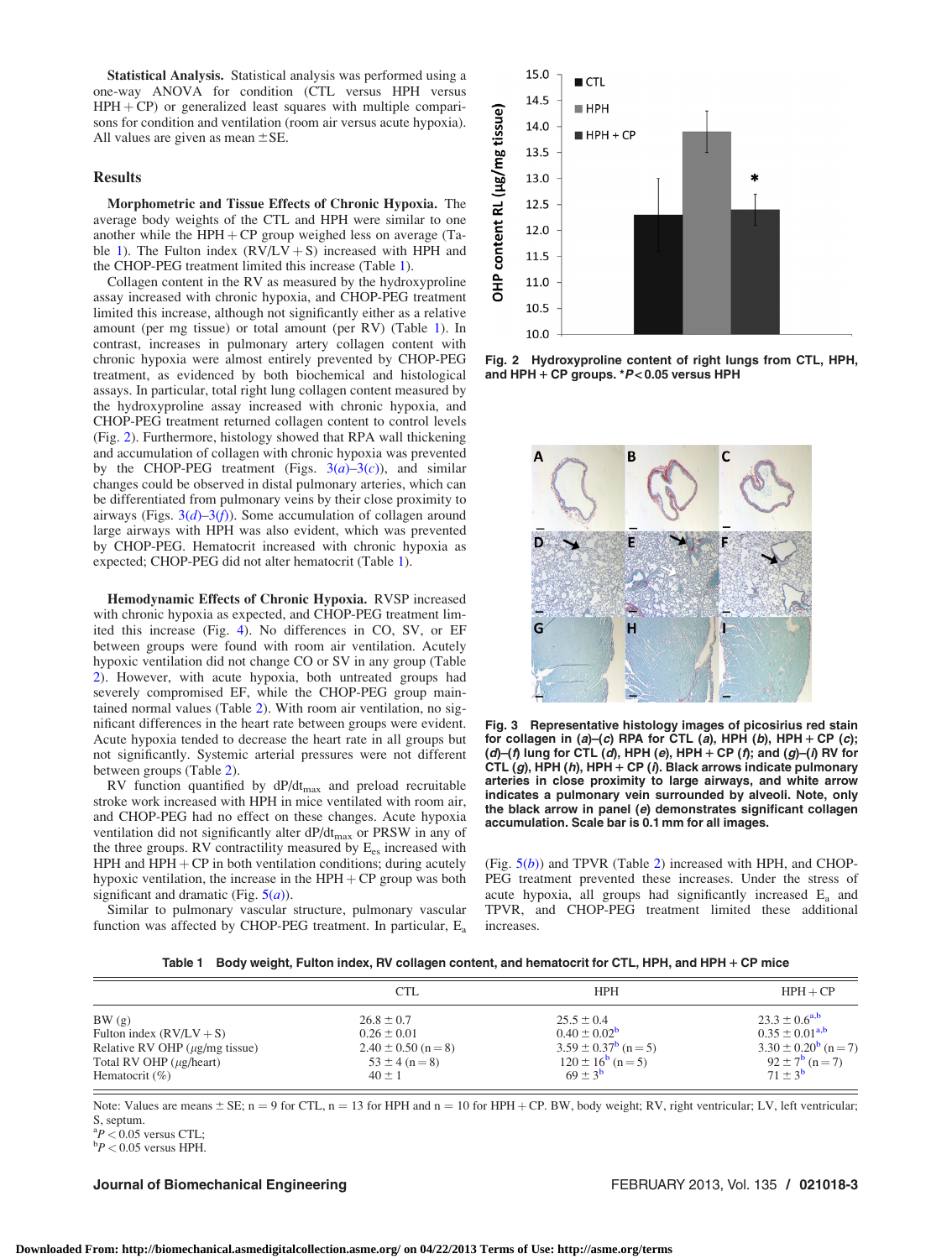<span id="page-3-0"></span>

Fig. 4 Right ventricular systolic pressure for CTL, HPH, and  $HPH + CP$  groups during room air ventilation.  $P < 0.05$  versus CTL; \*P< 0.05 versus HPH.

The ventricular-vascular coupling efficiency  $\eta_{\text{vvc}}$  was not significantly altered by HPH or  $HPH + CP$  with room air ventilation. However, in acute hypoxia, only the  $HPH + CP$  mice maintained  $\eta_{\text{vvc}}$  at control room air levels (Fig.  $5(c)$  $5(c)$ ).

Blood Gases. Blood gas measurements confirmed that acute low oxygen creates hypoxemia in mice. Blood oxygen saturation  $sO_2\%$  decreased from  $95.3 \pm 1.0$  in room air conditions to 78.4  $\pm$  7.2 with acutely hypoxic ventilation (Table [3](#page-4-0)). In addition, the partial pressure of oxygen  $(pO<sub>2</sub>)$ , partial pressure of carbon dioxide  $(pCO<sub>2</sub>)$ , and bicarbonate concentration decreased significantly during exposure to acute hypoxia whereas blood pH did not change (Table [3](#page-4-0)).

#### **Discussion**

The major finding of this study is that preventing new collagen synthesis has a more dramatic effect on pulmonary vascular remodeling than right ventricular remodeling in HPH. Pulmonary vascular remodeling is a critical component of PAH progression because it determines the afterload of the RV and thus contributes to RV remodeling [[17\]](#page-5-0). We had hypothesized that preventing new

collagen synthesis would impact both the pulmonary vascular and RV response to chronic hypoxia. Here we found that the CHOP-PEG treatment maintained lung collagen at control levels, prevented large increases in effective arterial elastance and limited the increase in right ventricular systolic pressure; in contrast, the CHOP-PEG treatment only tended to prevent RV collagen accumulation and did not affect RV function in room air conditions.

It is worth noting that hypoxia alone creates a somewhat mild form of PAH in rodents [\[18](#page-5-0),[19\]](#page-5-0) and that 10 days is not a long exposure time. A more severe form of PAH in mice can be generated with the addition of other drugs such as the VEGF inhibitor SUGEN [[20\]](#page-5-0). With 21 days of hypoxia plus SUGEN, RVSP increased to nearly 50 mm Hg in a closed chest preparation in mice and led to incipient RV failure [\[20](#page-5-0)]. Excessive collagen accumulation is a hallmark of severe and chronic RV dysfunction [[21](#page-5-0)], but we did not observe either dramatic changes in RV collagen content or RV dysfunction. We speculate that the conditions imposed here led to adaptive (physiological) RV remodeling, not maladaptive (pathological) remodeling. Limiting new collagen synthesis would likely have more significant effects on RV structure and function in a later stage of disease.

Our results also demonstrate, for the first time, that the CHOP-PEG treatment led to improved RV function under the stress of acute hypoxia, with E<sub>es</sub> greater than control levels in either ventilation condition and  $\eta_{\text{vvc}}$  preserved at control, room air levels. The mechanisms of this improved RV adaptation to chronic hypoxia with the CHOP-PEG treatment remain to be elucidated.

The pulmonary vascular hemodynamics and right ventricular function data obtained in CTL mice under normoxic conditions agree well with the prior literature. In particular, RVSP and hematocrit in CTL mice were similar to several prior studies  $(\sim 25 \text{ mm Hg}$  and  $\sim 40$ , respectively) [[16,22–26](#page-5-0)]. TPVR in CTL mice was also comparable to previous results [\[27](#page-5-0)] as were CO  $(\sim 8 \text{ ml/min})$  and EF  $(\sim 50\%)$  [\[16](#page-5-0),[28](#page-5-0)]. The effective arterial elastance  $E_a$  ( $\sim$ 2.5 mm Hg/ $\mu$ l), ventricular  $E_{es}$  ( $\sim$ 2 mm Hg/ $\mu$ l), and  $\eta_{\text{vvc}}$  (E<sub>es</sub>/E<sub>a</sub>) (.8), were similar to previous values obtained by our group, which was the first report of  $E_a$  and  $\eta_{\text{vvc}}$  in mice [[16\]](#page-5-0).

With chronic hypoxia, hematocrit, TPVR, and RVSP increased in agreement with the prior literature for mice exposed to hypoxia alone [[16,27,29](#page-5-0)]. A significant increase in  $E_a$  (to  $\sim$ 3 mm Hg/ $\mu$ l) and trend of increasing in  $E_{es}$  (to  $\sim$ 2.5 mm Hg/ $\mu$ l) were apparent with chronic hypoxia as well. EF ( $\sim$ 50%), CO ( $\sim$ 8 ml/min), and SV ( $\sim$ 14  $\mu$ I) did not change with chronic hypoxia, which is consistent with prior findings [[30\]](#page-5-0). Our group previously found that EF, CO, and SV decreased with 10 days of chronic hypoxia [[16\]](#page-5-0),

Table 2 Hemodynamic parameters and indexes of systolic and diastolic function derived from right ventricular pressure-volume relationships in CTL, HPH, and HPH  $+$  CP mice

|                                                    | Room Air $21\%$ O <sub>2</sub> |                         |                         | Acute Hypoxia $8\%$ O <sub>2</sub> |                              |                         |
|----------------------------------------------------|--------------------------------|-------------------------|-------------------------|------------------------------------|------------------------------|-------------------------|
|                                                    | <b>CTL</b>                     | <b>HPH</b>              | CP                      | <b>CTL</b>                         | <b>HPH</b>                   | <b>CP</b>               |
| Heart rate (beats/min)                             | $598 \pm 8$                    | $598 \pm 10$            | $572 \pm 12$            | $573 \pm 9$                        | $575 \pm 10$                 | $552 \pm 14$            |
| Aortic peak systolic pressure (mm Hg)              | $78 \pm 4$                     | $81 \pm 5$              | $76 \pm 3$              | $72 \pm 9$                         | $71 \pm 12$                  | $73 \pm 6$              |
| RV peak systolic pressure (mm Hg)                  | $29.8 \pm 1.2$                 | $38.9 \pm 1.0^{b}$      | $34.9 \pm 1.2^{\rm a}$  | $28.6 \pm 1.8$                     | $41.0 \pm 1.5^{\rm b}$       | $34.5 \pm 1.2^{b,a}$    |
| RV end-diastolic volume $(\mu l)$                  | $24.6 \pm 0.9$                 | $24.9 \pm 1.8$          | $23.7 \pm 1.9$          | $33.8 \pm 6.6$                     | $24.9 \pm 3.3^{\rm b}$       | $17.6 \pm 1.6^{\circ}$  |
| Cardiac output (ml/min)                            | $8.5 \pm 0.3$                  | $8.0 \pm 0.6$           | $7.8 \pm 0.4$           | $4.6 \pm 0.7^{\circ}$              | $5.2 \pm 0.5^{\circ}$        | $5.1 \pm 0.5^{\circ}$   |
| RV ejection fraction $(\%)$                        | $58.0 \pm 2.5$                 | $54.8 \pm 3.3$          | $60.2 \pm 4.5$          | $27.9 \pm 5.4^{\circ}$             | $38.2 \pm 3.6^{\circ}$       | $54.8 \pm 4.6^{b,a}$    |
| Total pulmonary vascular resistance (mm Hg-min/ml) | $3.5 \pm 0.2$                  | $5.3 \pm 0.4^{\rm b}$   | $4.6 \pm 0.4$           | $6.4 \pm 0.9^{\circ}$              | $9.7 \pm 0.8$ <sup>b,c</sup> | $5.7 \pm 1.0^{a,c}$     |
| $RV dP/dt_{max}$ (mm Hg/s)                         | $2720 \pm 141$                 | $3638 \pm 78^{\rm b}$   | $3103 \pm 97^{\rm a}$   | $2080 \pm 165$                     | $3279 \pm 158^{\rm b}$       | $3193 \pm 197^{\rm b}$  |
| RV preload recruitable stroke work (mm Hg)         | $20.5 \pm 0.9$                 | $31.2 \pm 1.9^{\rm b}$  | $25.4 \pm 1.3$          | $15.1 \pm 2.0$                     | $27.1 \pm 2.4^{\rm b}$       | $28.5 \pm 2.0^{\rm b}$  |
| RV chamber compliance $(\mu l/mm Hg)$              | $0.57 \pm 0.03$                | $0.41 \pm 0.03^{\rm b}$ | $0.44 \pm 0.03^{\rm b}$ | $0.46 \pm 0.06$                    | $0.30 \pm 0.02^{\rm b}$      | $0.30 \pm 0.02^{\rm b}$ |
| $RV dP/dt_{\min}$ (mm Hg/s)                        | $-2039 \pm 100$                | $-2892 \pm 98^{\rm b}$  | $-2566 \pm 67^{\rm b}$  | $-1636 \pm 133$                    | $-2657 \pm 111^{\circ}$      | $-2554 \pm 143^{\rm b}$ |
| RV relaxation factor $\tau$ (ms)                   | $6.7 \pm 0.4$                  | $5.2 \pm 0.2$           | $4.9 \pm 0.3$           | $10.1 \pm 1.4$                     | $6.3 \pm 0.4^{\rm b}$        | $5.1 \pm 0.3^{b}$       |

Note: Values are means  $\pm$  SE; n = 9 for CTL, n = 13 for HPH, and n = 10 for CP. BW, body weight; RV, right ventricular; LV, left ventricular; S, septum.

 ${}^{a}_{b}P$  < 0.05 versus CTL<br>bp < 0.05 versus HPH

 $\rm{^{b}P}$  < 0.05 versus HPH

 $\rm{^{\circ}P}$  < 0.05 versus room air.

021018-4 / Vol. 135, FEBRUARY 2013 **Transactions of the ASME**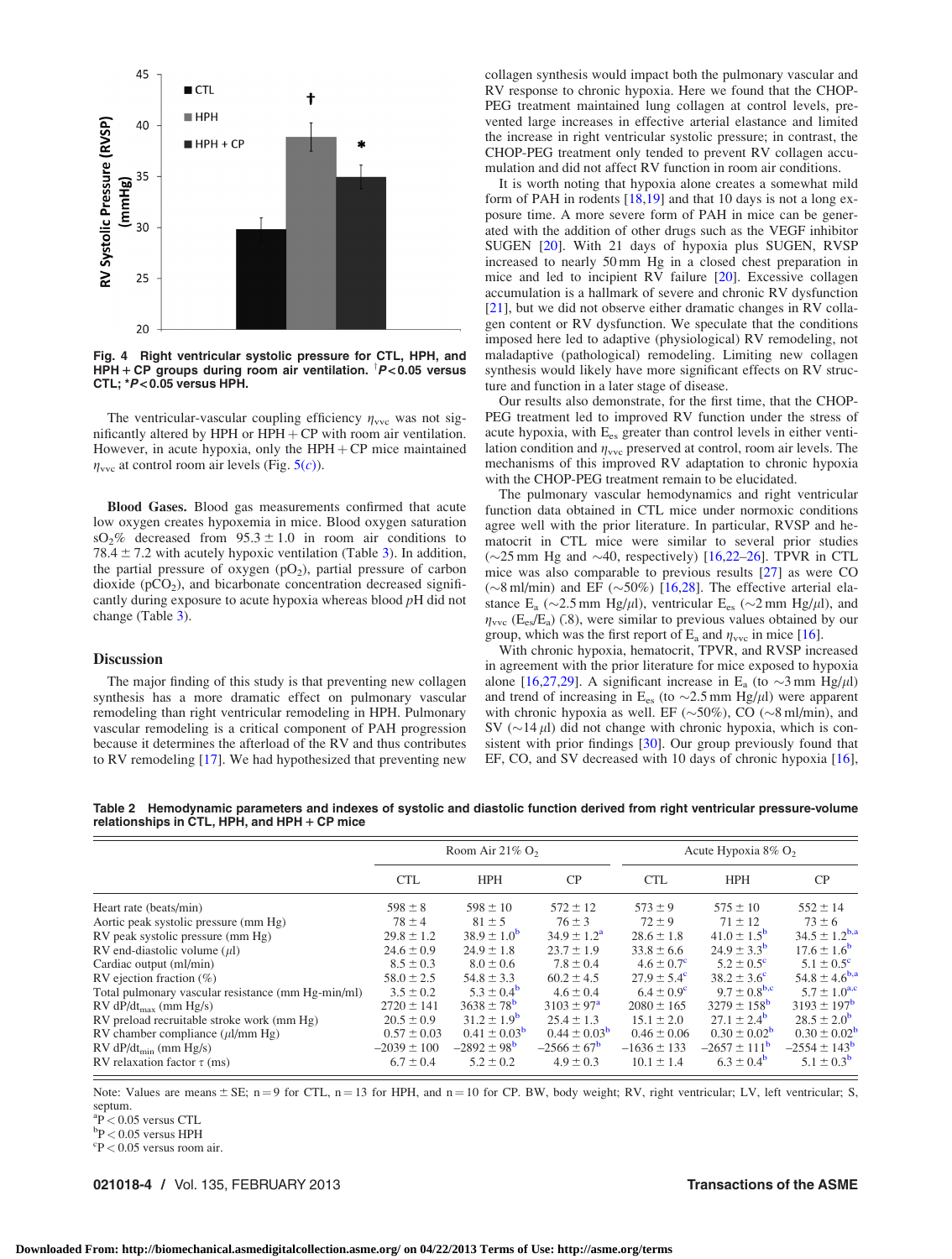<span id="page-4-0"></span>

Fig. 5 (a)  $E_{es}$ , (b)  $E_a$ , and (c) VVC efficiency for CTL, HPH, and HPH 1 CP groups. <sup>y</sup> <sup>P</sup><sup>&</sup>lt; 0.05 versus CTL; \*<sup>P</sup> <sup>&</sup>lt; 0.05 versus HPH, <sup>x</sup><sup>P</sup> <sup>&</sup>lt; 0.05 versus room air.

but we attribute this discrepancy to the cumulative effects of small improvements in technique including reduced blood loss, better catheter placement and better maintenance of systemic hemodynamics.

Mice ventilated on 8% oxygen for 5 min showed a drop in oxygen saturation and  $pO_2$ . This additional stressor did not change RVSP for any of the groups but did decrease CO, SV, and EF. Consequently and as expected,  $E_a$  and TPVR increased with acute hypoxic exposure, presumably due to hypoxic pulmonary vasoconstriction in the distal vessels. The CTL group did not demonstrate increased RV contractility during acute hypoxia (Table [2\)](#page-3-0), likely due to the low hematocrit and thus inability to increase RV oxygen supply to meet demand. While both the HPH and  $HPH + CP$  groups had elevated hematocrit, developed in adaptation to the chronic hypoxia to increase oxygen supply to tissues,

#### Table 3 Arterial blood gas measurements in CTL mice after exposure to room air and after exposure to acute hypoxia (8%) for five minutes

|                     | Room Air        | Acute hypoxia          |  |  |
|---------------------|-----------------|------------------------|--|--|
| pН                  | $7.35 \pm 0.03$ | $7.38 \pm 0.12$        |  |  |
| $pO_2$ (mm Hg)      | $80.8 \pm 4.0$  | $46.4 \pm 8.3^{\circ}$ |  |  |
| $pCO2$ (mm Hg)      | $32.9 \pm 5.7$  | $15.3 \pm 6.8^{\circ}$ |  |  |
| $HCO3$ (mmol/liter) | $18.1 \pm 1.8$  | $8.7 \pm 3.5^{\circ}$  |  |  |
| $SO2(\%)$           | $95.3 \pm 1.0$  | $78.4 + 7.2^{\rm a}$   |  |  |

Note: Values are means  $\pm SD$ ; n = 4 for CTL mice ventilated with room air and  $n = 9$  for CTL mice ventilated with acute hypoxia. pO2 is partial pressure of arterial oxygen, pCO2 denotes partial pressure of arterial carbon dioxide,  $HCO<sub>3</sub>$  is the bicarbonate level in arterial blood, and sO2% is arterial oxygen saturation.

 ${}^{a}P$  < 0.05 versus CTL normoxic.

only the CP group was able to increase  $E_{es}$  and maintain EF as well as  $\eta_{\text{vvc}}$  in acutely hypoxic conditions. It is unclear why the HPH untreated group did not have sufficient RV reserve to maintain contractility during the stress of acute hypoxia. Our findings suggest that the CHOP-PEG treatment increases the cardiac reserve such that contractility is improved, and coupling efficiency is maintained during the stress of acute hypoxia.

The CHOP-PEG treatment reduced RVSP in agreement with previous results [[9\]](#page-5-0), which is the likely mechanism for the reduction in RV hypertrophy as measured by the Fulton index. The treatment also limited the HPH-induced increase in lung collagen content, which appeared localized to the distal pulmonary arteries by histology. We speculate that this effect on the distal pulmonary arteries is the mechanism by which the treatment limited the increase in TPVR with chronic hypoxia. Indeed our prior results indicate that pulmonary arterial collagen accumulation is an important component of HPH-induced pulmonary vascular remodeling in distal arteries [[8](#page-5-0)] as well as large proximal arteries [[6](#page-5-0)]. In proximal arteries, collagen accumulation is largely responsible for an increase in stiffness that may impair RV function [[6](#page-5-0),[31\]](#page-6-0). Some collagen accumulation was also evident in large airways, which was prevented by the CHOP-PEG treatment. Collagen accumulation in large and small airways may also have contributed to decreased airway compliance [[32,33\]](#page-6-0). While neither proximal PA stiffening nor airway stiffening likely contribute to the increase in TPVR, they may contribute RV afterload and  $\eta_{\text{vvc}}$ . Thus, the ability of CHOP-PEG to limit proximal PA and airway collagen accumulation and subsequent stiffening may contribute to increased RV cardiac reserve in the CHOP-PEG treated mice.

A limitation of this work is that a control group treated only with CHOP-PEG and without exposure to chronic hypoxia was not used. However, prior work in rats demonstrated that CHOP-PEG alone had no effect on mean RV pressure or CO [\[9,12\]](#page-5-0). It remains unknown if the treatment was responsible for the lower body weights of the mice in our study; in the prior work in rats, hypoxic and hypoxic-treated animals were pair-fed with control (normoxic and normoxic-treated) animals to maintain similar body weights [[9,12\]](#page-5-0). It is also unclear why CHOP-PEG impaired new collagen synthesis differently in the lung compared to the RV; differences in uptake and clearance may be responsible. Biodistribution experiments [\[34](#page-6-0)] could shed light on these potential mechanisms.

#### **Conclusions**

The results presented here confirm prior work in rats demonstrating that preventing new collagen synthesis limits both the severity of pulmonary hypertension and RV hypertrophy in response to chronic hypoxia [[9](#page-5-0)] and further suggest that the mechanism of action is reduced pulmonary vascular remodeling that limits the increase in total pulmonary vascular resistance in this model of early and somewhat mild pulmonary hypertension. In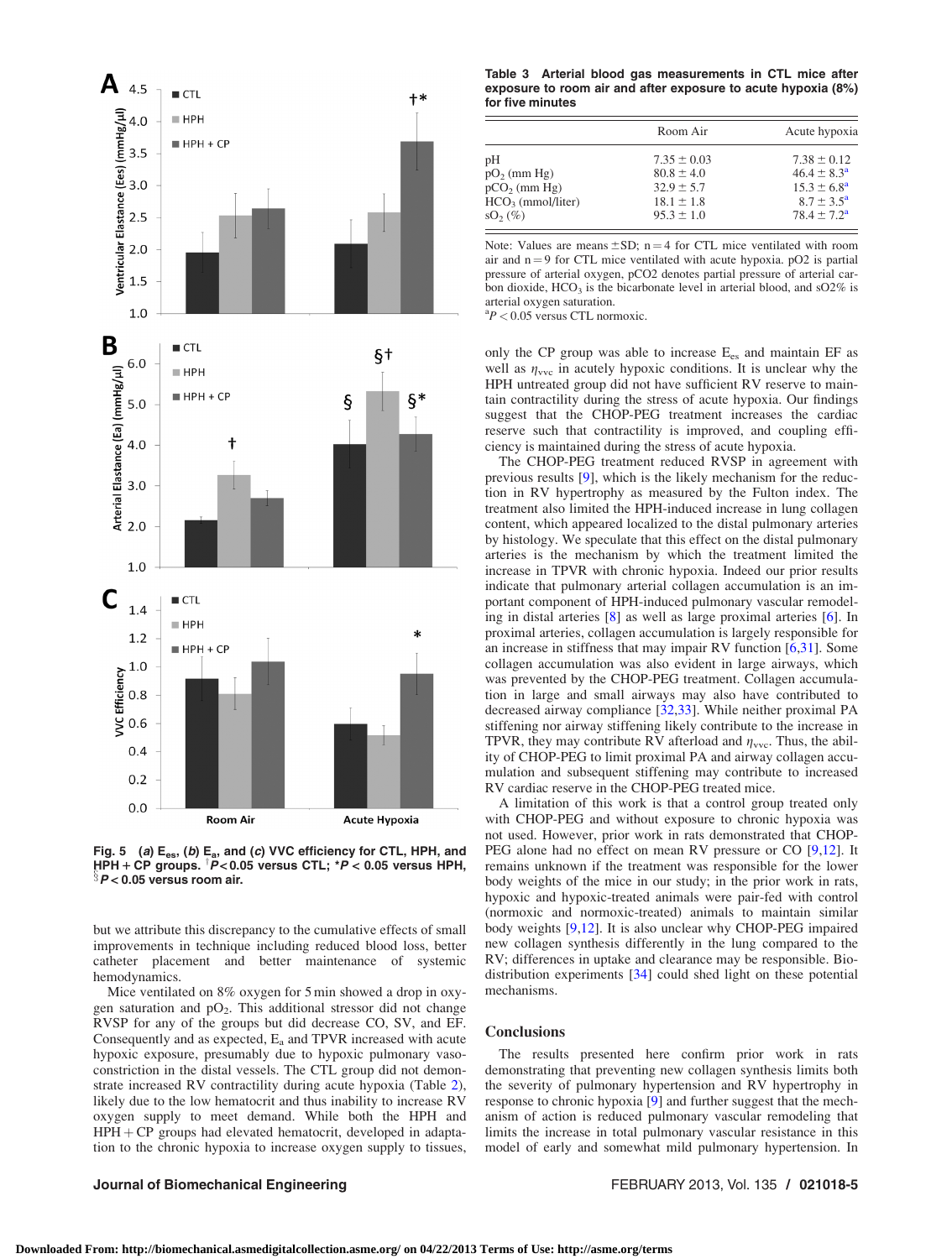<span id="page-5-0"></span>addition, limiting new collagen synthesis increased right ventricular contractility reserve in response to chronic hypoxia, as evidenced in acutely hypoxic ventilation conditions, which warrants additional investigation.

#### Acknowledgment

This study was supported in part by NIH R01HL086939 and an ARRA supplement for undergraduate research (3R01HL86939- 3S1). CHOP-PEG was generously donated by VectraMed, Inc. and Ben Belinka. The authors would like to thank Zhijie Wang for helpful discussions.

#### Nomenclature

 $\eta_{\text{VVC}}$  = ventricular-vascular coupling efficiency

- $CO =$  cardiac output
- $CP = CHOP-PEG$
- $CTL = control$
- $E_a$  = effective arterial elastance
- $E_{es}$  = end-systolic elastance
- $EF =$  ejection fraction
- $HPH = hypoxic$  pulmonary hypertension
- $HR = heart$  rate
- $LPA = left$  pulmonary artery
- $LV = left$  ventricle
- $OHP = \text{hydroxy}$ proline
- $PA =$  pulmonary artery
- $PAH =$  pulmonary arterial hypertension
- $PP = pulse pressure$
- $PRSW =$  preload recruitable stroke work
- $PVR =$  pulmonary vascular resistance
- $pCO<sub>2</sub>$  = partial pressure of carbon dioxide
- $pO<sub>2</sub>$  = partial pressure of oxygen
- $RPA = right$  pulmonary artery
- $RV =$  right ventricle or right ventricular
- $RVEDP = right ventricular end-diastolic pressure$
- $RVSP = right$  ventricular peak systolic pressure  $S =$  intraventricular septum
- $SO<sub>2</sub>%$  = systemic blood oxygen saturation
- $SV =$  stroke volume
- $TPVR =$  total pulmonary vascular resistance
- $VCO =$  vena cava occlusion

#### References

- [1] D'Alonzo, G. E., Barst, R. J., Ayres, S. M., Bergofsky, E. H., Brundage, B. H., Detre, K. M., Fishman, A. P., Goldring, R. M., Groves, B. M., Kernis, J. T., Levy, P. S., Pietra, G. G., Reid, L. M., Reeves, J. T., Rich, S., Vreim, C. E., Williams, G. W., and Wu, M., 1991, "Survival in Patients With Primary Pulmonary Hypertension. Results From a National Prospective Registry," Ann. Intern. Med., 115(5), pp. 343–349.
- [2] Humbert, M., Sitbon, O., Chaouat, A., Bertocchi, M., Habib, G., Gressin, V., Yaici, A., Weitzenblum, E., Cordier, J. F., Chabot, F., Dromer, C., Pison, C., Reynaud-Gaubert, M., Haloun, A., Laurent, M., Hachulla, E., Cottin, V., Degano, B., Jais, X., Montani, D., Souza, R., and Simonneau, G., 2010, "Survival in Patients With Idiopathic, Familial, and Anorexigen-Associated Pulmonary Arterial Hypertension in the Modern Management Era," [Circulation](http://dx.doi.org/10.1161/CIRCULATIONAHA.109.911818), 122(2), pp. 156–163.
- [3] Pacher, P. N. T., Mukhopadhyay, P., Batkai, S., and Kass, D. A., 2008, "Measurement of Cardiac Function Using Pressure-Volume Conductance Cath-eter Technique in Mice and Rats," [Nat. Protoc.,](http://dx.doi.org/10.1038/nprot.2008.138) 3, pp. 1422–1434.
- [4] Porterfield, J. E. K. A., Raghavan, K., Escobedo, D., Jenkins, J. T., Larson, E. R., Trevino, R. J., Valvano, J. W., Pearce, J. A., and Feldman, M. D., 2009, "Dynamic Correction for Parallel Conductance, GP, and Gain Factor, Alpha, in Invasive Murine Left Ventricular Volume Measurements," [J. Appl. Phys.,](http://dx.doi.org/10.1152/japplphysiol.00392.2009) 107, pp. 1864–1869.
- [5] Tozzi, C. A., Christiansen, D. L., Poiani, G. J., and Riley, D. J., 1994, "Excess Collagen in Hypertensive Pulmonary Arteries Decreases Vascular Dis-
- tensibility," Am. J. Respir. Crit. Care Med., 149(5), pp. 1317–1326. [6] Ooi, C. Y., Wang, Z., Tabima, D. M., Eickhoff, J. C., and Chesler, N. C., 2010, "The Role of Collagen in Extralobar Pulmonary Artery Stiffening in Response to Hypoxia-Induced Pulmonary Hypertension," [Am. J. Physiol. Heart Circ.](http://dx.doi.org/10.1152/ajpheart.00493.2009) [Physiol.](http://dx.doi.org/10.1152/ajpheart.00493.2009), 299(6), pp. H1823–1831.
- [7] Wang, Z., and Chesler, N. C., 2012, "Role of Collagen Content and Cross-Linking in Large Pulmonary Arterial Stiffening After Chronic Hypoxia," [Bio](http://dx.doi.org/10.1007/s10237-011-0309-z)[mech. Model. Mechanobiol.](http://dx.doi.org/10.1007/s10237-011-0309-z), 11(1–2), pp. 279–289.

#### 021018-6 / Vol. 135, FEBRUARY 2013 **Transactions of the ASME**

- [8] Estrada, K. D., and Chesler, N. C., 2009, "Collagen-Related Gene and Protein Expression Changes in the Lung in Response to Chronic Hypoxia," [Biomech.](http://dx.doi.org/10.1007/s10237-008-0133-2) [Model. Mechanobiol.](http://dx.doi.org/10.1007/s10237-008-0133-2), 8(4), pp. 263–272.
- [9] Simon, P. M., Pachence, J., Belinka, B., Poiani, G. J., Lu, S. E., Tozzi, C. A., and Riley, D. J., 2006, "Prodrug of Proline Analogue Reduces Hypoxic Pulmonary Hypertension in Rats," [Pulm. Pharmacol. Ther.,](http://dx.doi.org/10.1016/j.pupt.2005.07.001) 19(4), pp. 242–250.
- [10] Poiani, G. J., Riley, D. J., Fox, J. D., Kemnitzer, J. E., Gean, K. F., and Kohn, J., 1994, "Conjugates of Cis-4-Hydroxy-L-Proline and Poly(PEG-Lys), a Water Soluble Poly(Ether Urethane): Synthesis and Evaluation of Antifibrotic Effects In Vitro and In Vivo," [Bioconjugate Chem.](http://dx.doi.org/10.1021/bc00030a018), 5(6), pp. 621–630.
- [11] Poiani, G. J., Tozzi, C. A., Choe, J. K., Yohn, S. E., and Riley, D. J., 1990, "An Antifibrotic Agent Reduces Blood Pressure in Established Pulmonary Hypertension in the Rat," J. Appl. Physiol., 68(4), pp. 1542–1547.
- [12] Kerr, J. S., Ruppert, C. L., Tozzi, C. A., Neubauer, J. A., Frankel, H. M., Yu, S. Y., and Riley, D. J., 1987, "Reduction of Chronic Hypoxic Pulmonary Hypertension in the Rat by an Inhibitor of Collagen Production," Am. Rev. Respir. Dis., 135(2), pp. 300–306.
- [13] Sagawa, K. M. L., Maughan, L., Suga, H., and Sunagawa, K., 1988, Cardiac Contraction and the Pressure-Volume Relationship, Oxford University Press, London.
- [14] Sagawa, K., 1981, "The End-Systolic Pressure-Volume Relation of the Ventricle: Definition, Modifications and Clinical Use," [Circulation,](http://dx.doi.org/10.1161/01.CIR.63.6.1223) 63(6), pp. 1223–1227.
- [15] Burkhoff, D., Mirsky, I., and Suga, H., 2005, "Assessment of Systolic and Diastolic Ventricular Properties via Pressure-Volume Analysis: A Guide for Clinical, Translational, and Basic Researchers," [Am. J. Physiol. Heart Circ. Physiol.](http://dx.doi.org/10.1152/ajpheart.00138.2005), 289(2), pp. H501–512.
- [16] Tabima, D. M., Hacker, T. A., and Chesler, N. C., 2010, "Measuring Right Ventricular Function in the Normal and Hypertensive Mouse Hearts Using Admittance-Derived Pressure-Volume Loops," [Am. J. Physiol. Heart Circ.](http://dx.doi.org/10.1152/ajpheart.00805.2010) [Physiol.](http://dx.doi.org/10.1152/ajpheart.00805.2010), 299(6), pp. H2069-2075.
- [17] Rubin, L. J., 1997, "Primary Pulmonary Hypertension," [N. Engl. J. Med.](http://dx.doi.org/10.1056/NEJM199701093360207), 336(2), pp. 111–117.
- [18] Gomez-Arroyo, J., Saleem, S. J., Mizuno, S., Syed, A. A., Bogaard, H. J., Abbate, A., Taraseviciene-Stewart, L., Sung, Y., Kraskauskas, D., Farkas, D., Conrad, D. H., Nicolls, M. R., and Voelkel, N. F., 2012, "A Brief Overview of Mouse Models of Pulmonary Arterial Hypertension: Problems and Prospects," [Am. J. Physiol. Lung Cell. Mol. Physiol.](http://dx.doi.org/10.1152/ajplung.00362.2011), 302(10), pp. L977–991.
- [19] Nicolls, M. R., Mizuno, S., Taraseviciene-Stewart, L., Farkas, L., Drake, J. I., Husseini, A. A., Gomez-Arroyo, J., Voelkel, N., and Bogaard, H., 2012, "New Models of Pulmonary Hypertension Based on VEGF Receptor Blockage-
- Induced Endothelial Cell Apoptosis," [Pulm. Circ.](http://dx.doi.org/10.4103/2045-8932.105031), 2(4), pp. 434–442. [20] Ciuclan, L., Bonneau, O., Hussey, M., Duggan, N., Holmes, A. M., Good, R., Stringer, R., Jones, P., Morrell, N. W., Jarai, G., Walker, C., Westwick, J., and Thomas, M., 2011, "A Novel Murine Model of Severe Pulmonary Arterial<br>Hypertension," [Am. J. Respir. Crit Care Med.,](http://dx.doi.org/10.1164/rccm.201103-0412OC) 184(10), pp. 1171–1182.
- [21] Bernardo, B. C., Weeks, K. L., Pretorius, L., and McMullen, J. R., 2010, "Molecular Distinction Between Physiological and Pathological Cardiac Hypertrophy: Experimental Findings and Therapeutic Strategies," [Pharmacol. Ther.](http://dx.doi.org/10.1016/j.pharmthera.2010.04.005), 128(1), pp. 191–227.
- [22] Fujita, M., Mason, R. J., Cool, C., Shannon, J. M., Hara, N., and Fagan, K. A., 2002, "Pulmonary Hypertension in TNF-Alpha-Overexpressing Mice is Associated With Decreased VEGF Gene Expression," J. Appl. Physiol., 93(6), pp. 2162–2170. Available at: <http://www.ncbi.nlm.nih.gov/pubmed/12391106>
- [23] Nikam, V. S., Schermuly, R. T., Dumitrascu, R., Weissmann, N., Kwapiszewska, G., Morrell, N., Klepetko, W., Fink, L., Seeger, W., and Voswinckel, R., 2010, "Treprostinil Inhibits the Recruitment of Bone Marrow-Derived Circulating Fibrocytes in Chronic Hypoxic Pulmonary Hypertension," [Eur. Respir. J.](http://dx.doi.org/10.1183/09031936.00028009), 36(6), pp. 1302–1314.
- [24] Ochoa, C. D., Yu, L., Al-Ansari, E., Hales, C. A., and Quinn, D. A., 2010, "Thrombospondin-1 Null Mice are Resistant to Hypoxia-Induced Pulmonary Hypertension," [J. Card. Surg.](http://dx.doi.org/10.1186/1749-8090-5-32), 5, pp. 32–38.
- [25] Schermuly, R. T., Dony, E., Ghofrani, H. A., Pullamsetti, S., Savai, R., Roth, M., Sydykov, A., Lai, Y. J., Weissmann, N., Seeger, W., and Grimminger, F., 2005, "Reversal of Experimental Pulmonary Hypertension by PDGF Inhibition," [J. Clin. Invest.,](http://dx.doi.org/10.1172/JCI24838) 115(10), pp. 2811–2821.
- [26] Scherrer-Crosbie, M., Steudel, W., Hunziker, P. R., Foster, G. P., Garrido, L., Liel-Cohen, N., Zapol, W. M., and Picard, M. H., 1998, "Determination of Right Ventricular Structure and Function in Normoxic and Hypoxic Mice: A Transesophageal Echocardiographic Study," [Circulation,](http://dx.doi.org/10.1161/01.CIR.98.10.1015) 98(10), 1015–1021.
- [27] Beppu, H., Ichinose, F., Kawai, N., Jones, R. C., Yu, P. B., Zapol, W. M., Miyazono, K., Li, E., and Bloch, K. D., 2004, "BMPR-II Heterozygous Mice Have Mild Pulmonary Hypertension and an Impaired Pulmonary Vascular Remodeling Response to Prolonged Hypoxia," [Am. J. Physiol. Lung Cell. Mol. Physiol.](http://dx.doi.org/10.1152/ajplung.00239.2004), 287(6), pp. L1241–1247.
- [28] Champion, H. C., Villnave, D. J., Tower, A., Kadowitz, P. J., and Hyman, A. L., 2000, "A Novel Right-Heart Catheterization Technique for In Vivo Measurement of Vascular Responses in Lungs of Intact Mice," Am. J. Physiol. Heart Circ. Physiol., 278(1), pp. H8–H15.
- [29] Zhao, L., Long, L., Morrell, N. W., and Wilkins, M. R., 1999, "NPR-A-Deficient Mice Show Increased Susceptibility to Hypoxia-Induced Pulmonary Hypertension," [Circulation,](http://dx.doi.org/10.1161/01.CIR.99.5.605) 99(5), pp. 605–607.
- [30] Steudel, W., Scherrer-Crosbie, M., Bloch, K. D., Weimann, J., Huang, P. L., Jones, R. C., Picard, M. H., and Zapol, W. M., 1998, "Sustained Pulmonary Hypertension and Right Ventricular Hypertrophy After Chronic Hypoxia in Mice With Congenital Deficiency of Nitric Oxide Synthase 3," [J. Clin. Invest.](http://dx.doi.org/10.1172/JCI2356), 101(11), pp. 2468–2477.